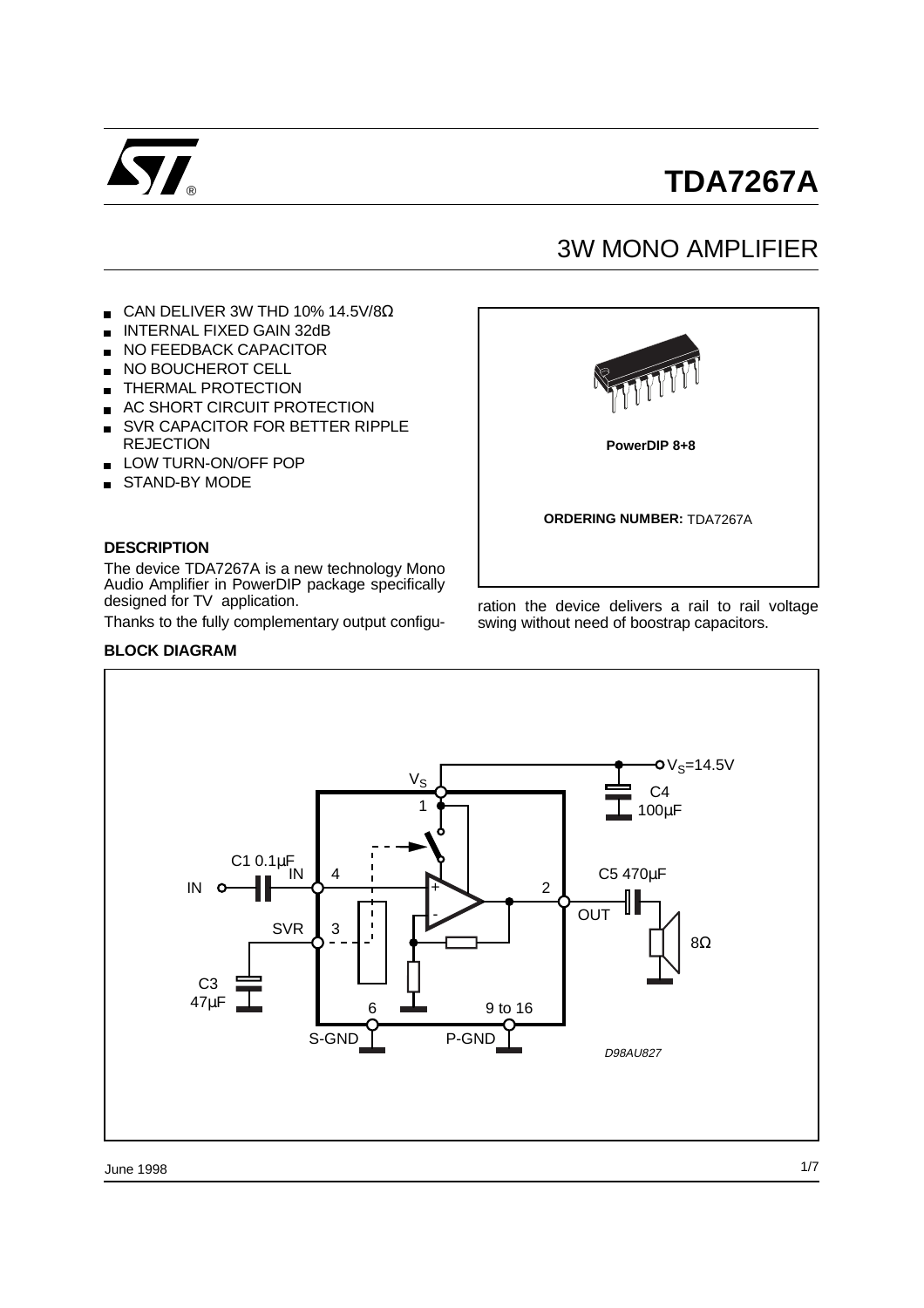### **TDA7267A**

#### **ABSOLUTE MAXIMUM RATINGS**

| Symbol          | <b>Parameter</b>                   | Value        | Unit |
|-----------------|------------------------------------|--------------|------|
| Vs              | <b>Operating Supply Voltage</b>    | 18           |      |
|                 | Output Put Peak Current            | 1.5          |      |
| l <sub>op</sub> | <b>Operating Temperature Range</b> | 0 to 70      | °C   |
|                 | Junction Temperature               | 150          | °C   |
| stg             | Storage Temperature Range          | $-40$ to 125 | ഻    |

#### **PIN CONNECTION** (Top view)



#### Rth with "on Board" Square Heat Sink vs. Copper Area

Example of heatsink using PC board copper





ky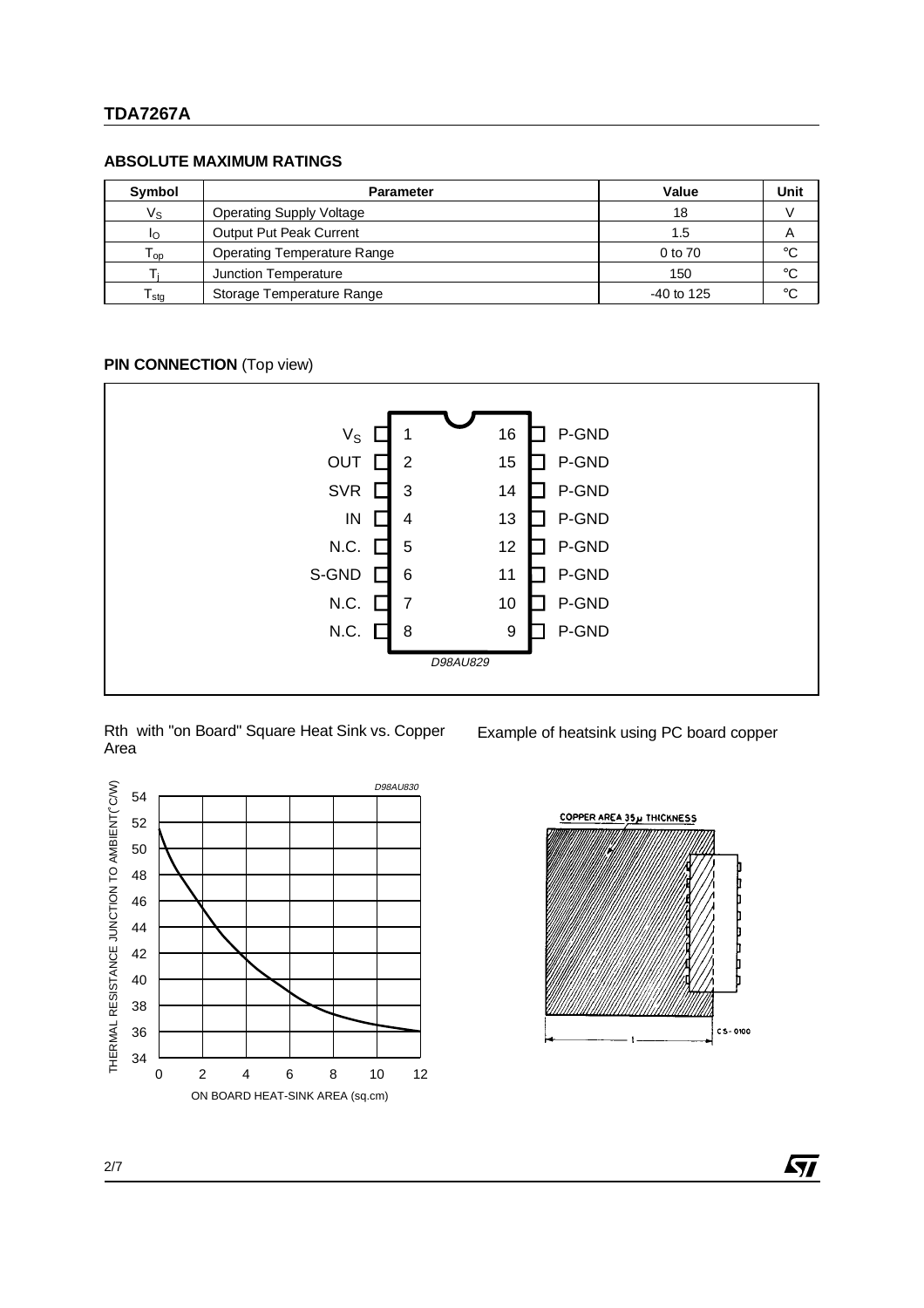#### **THERMAL DATA**

| <b>Symbol</b>                    | <b>Parameter</b>                       | Value | Unit |
|----------------------------------|----------------------------------------|-------|------|
| $\mathsf{R}_{\mathsf{th}}$ i-amb | Thermal Resistance Junction to ambient | 70    | ℃⁄W  |
| $R_{th}$ j-case                  | Thermal Resistance Junction to case    | 15    | °C/W |

#### **ELECTRICAL CHARACTERISTICS** (T<sub>amb</sub> = 25°C;  $V_s$  = 14.5V; R<sub>L</sub> = 8 $\Omega$ ; f = 1KHz; unless otherwise specified.)

| <b>Symbol</b>              | <b>Parameter</b>         | <b>Test Condition</b>                                                          | Min. | Typ. | Max. | <b>Unit</b> |
|----------------------------|--------------------------|--------------------------------------------------------------------------------|------|------|------|-------------|
| Vs                         | Supply Voltage Range     |                                                                                | 5    |      | 18   | V           |
| Is.                        | Quiescent Current        |                                                                                |      | 23   | 35   | mA          |
| I <sub>sb</sub>            | <b>Stand-By Current</b>  | Pin 3 shorted to GND                                                           |      |      | 0.3  | mA          |
| $V_{\rm O}$                | Quiescent Output Voltage |                                                                                |      | 7.5  |      | V           |
| $A_V$                      | Voltage Gain             |                                                                                | 31   |      | 33   | dB          |
| $R_{IN}$                   | Input Impedance          |                                                                                | 50   | 100  |      | KΩ          |
| $P_{O}$                    | <b>Output Power</b>      | $THD = 10%$                                                                    | 2.7  | 3    |      | W           |
| <b>THD</b>                 | <b>Distortion</b>        | $PO = 1W$                                                                      |      | 0.1  | 0.3  | $\%$        |
| <b>SVR</b>                 | Supply Voltage Rejection | $V_{\text{ripple}} = 150 \text{mV} \text{rms};$<br>$F_{\text{ripple}} = 1$ KHz |      | 50   |      | dB          |
| $E_1$                      | Input Noise Voltage      | $Rq = 10K\Omega$ ; BW = 20Hz to 20KHz                                          |      | 5    | 10   | μV          |
| $\mathsf{V}_{\mathsf{sb}}$ | Stand-By Enable Voltage  |                                                                                |      |      |      | v           |

#### **Figure 1. Application Circuit**



#### **APPLICATION HINTS:**

For 14.5V supply and 8Ω speaker application, its maximum power dissipation is about 1.8W.

Assumming that max ambient temperature is 70°C, the required thermal resistance of the device mounted on the PCB with a dissipating area must be equal to: (150 - 70)/1.8 = 44.4°C/W.

Junction to pin thermal resistance of the package is about 15°C/W. That means external heat sink of about 30°C/W is required.

Cu ground plane of PCB can be used as heat dissipating means.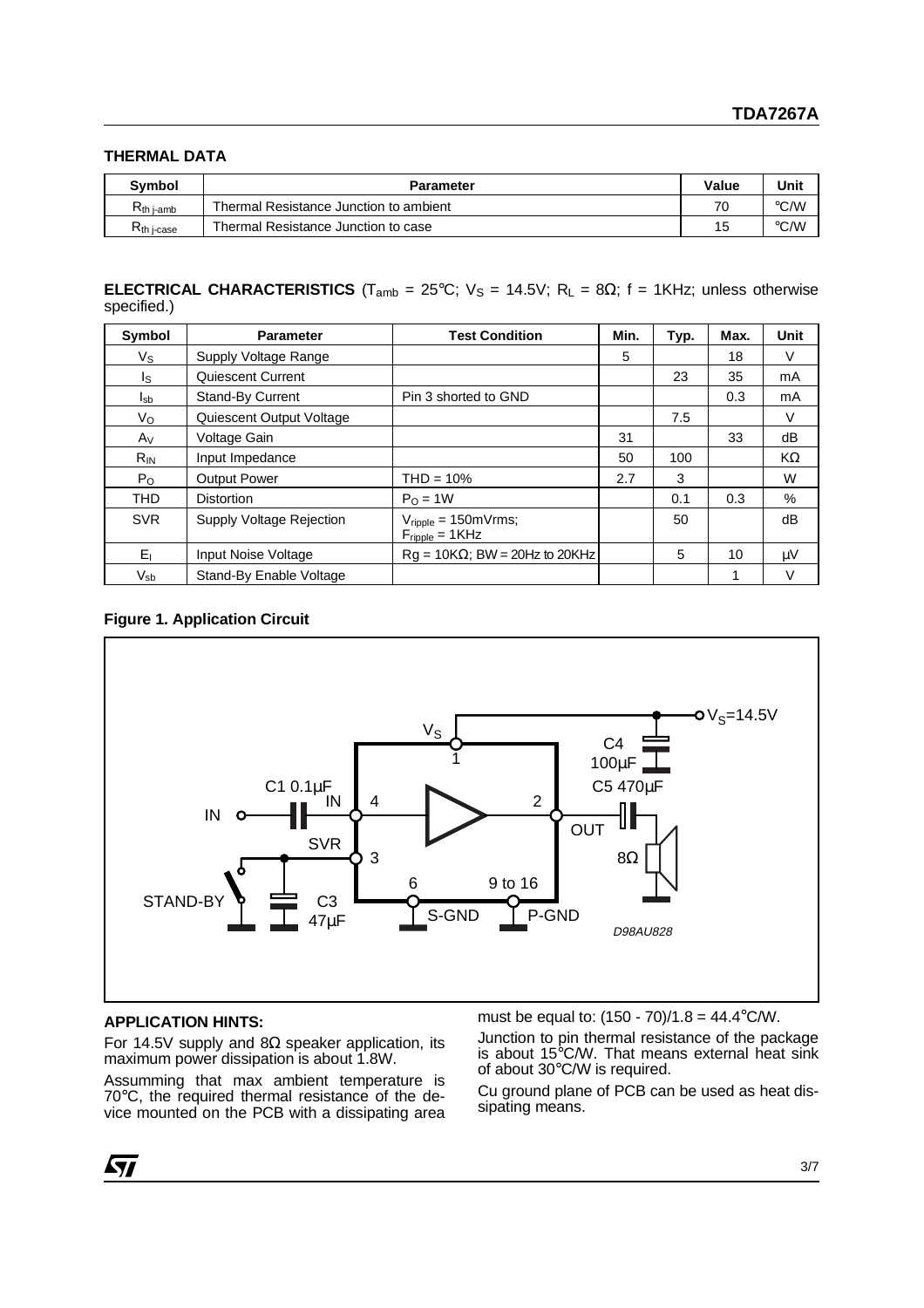

**Figure 2. PCB And Components Layout Of The Application Circuit of Figure 1**

Components C2 and C6 must be ignored.



# **Figure 3. Distortion vs Output Power**

Remark: all the characterization curves refer to the electrical test conditions.

#### **Figure 4. Distortion vs Output Power**



**ST** 

4/7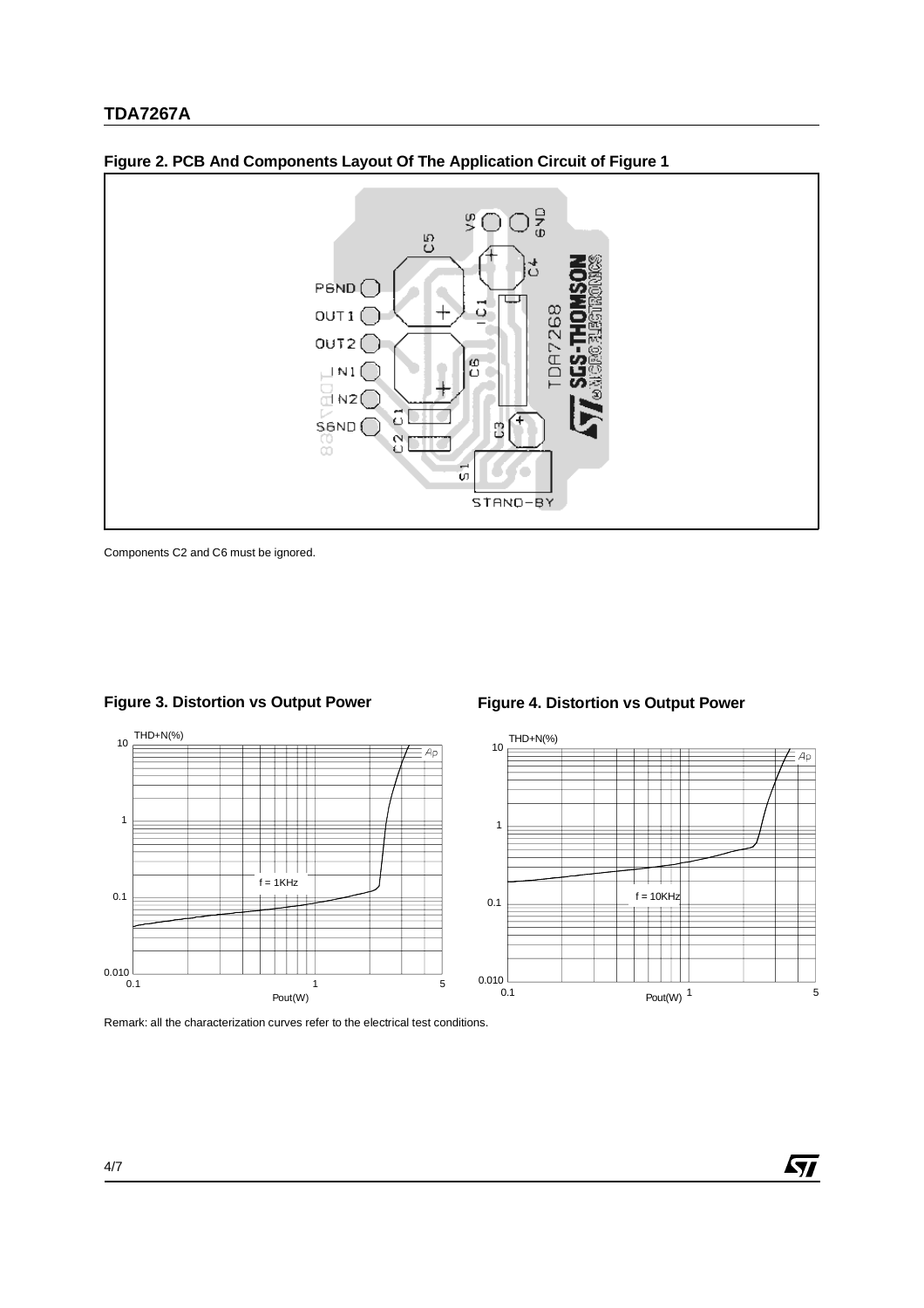**Figure 5. Distortion vs Output Power**

















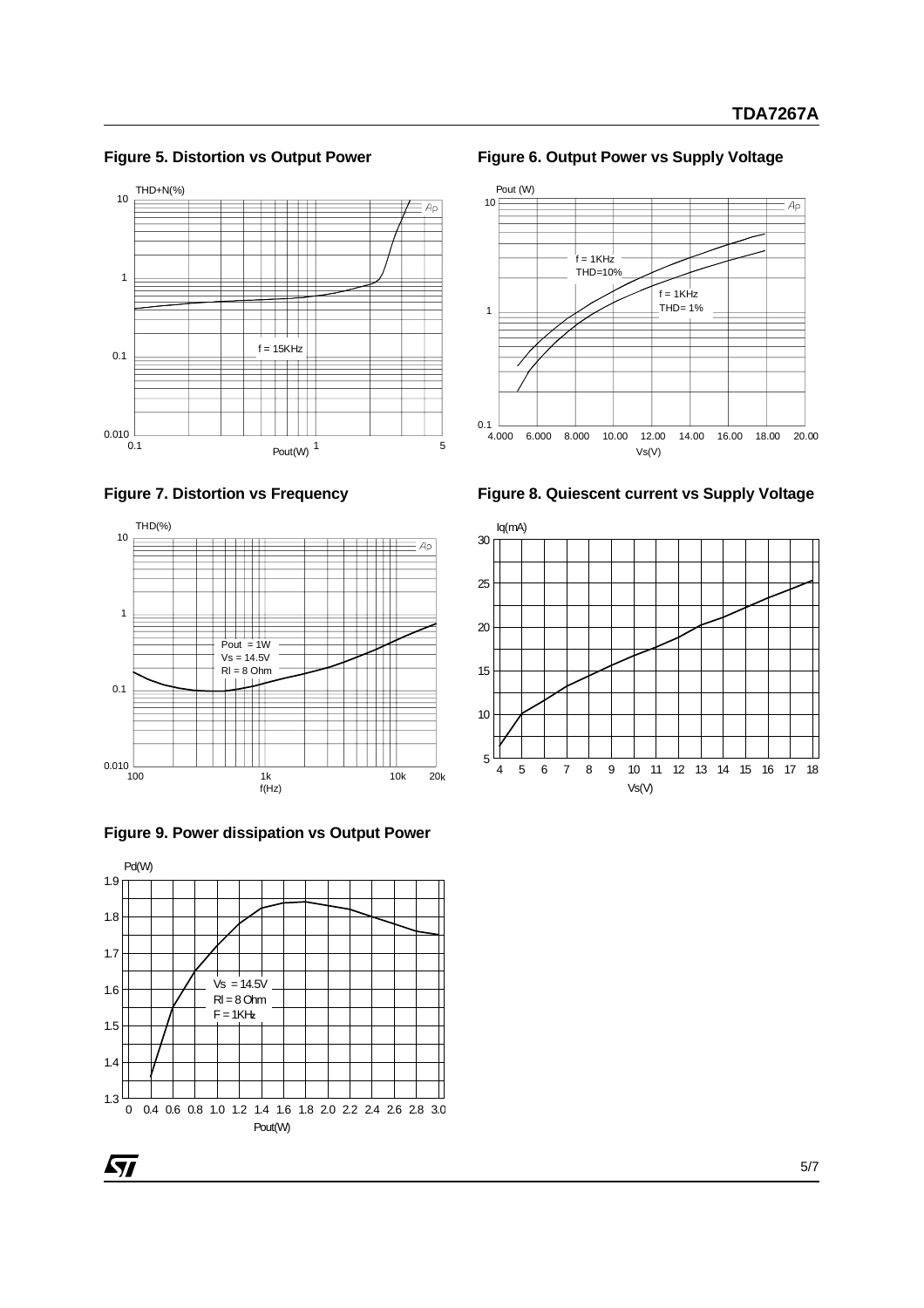# **TDA7267A**

| DIM.        | mm   |         |        | inch  |       |       |
|-------------|------|---------|--------|-------|-------|-------|
|             | MIN. | TYP.    | MAX.   | MIN.  | TYP.  | MAX.  |
| a1          | 0.51 |         |        | 0.020 |       |       |
| $\sf B$     | 0.77 |         | 1.65   | 0.030 |       | 0.065 |
| $\sf b$     |      | $0.5\,$ |        |       | 0.020 |       |
| b1          |      | 0.25    |        |       | 0.010 |       |
| $\mathsf D$ |      |         | $20\,$ |       |       | 0.787 |
| E           |      | 8.5     |        |       | 0.335 |       |
| ${\bf e}$   |      | 2.54    |        |       | 0.100 |       |
| e3          |      | 17.78   |        |       | 0.700 |       |
| $\mathsf F$ |      |         | 7.1    |       |       | 0.280 |
| I           |      |         | 5.1    |       |       | 0.201 |
| L           |      | 3.3     |        |       | 0.130 |       |
| Z           |      |         | 1.27   |       |       | 0.050 |

# **POWERDIP 8+8 PACKAGE MECHANICAL DATA**



6/7